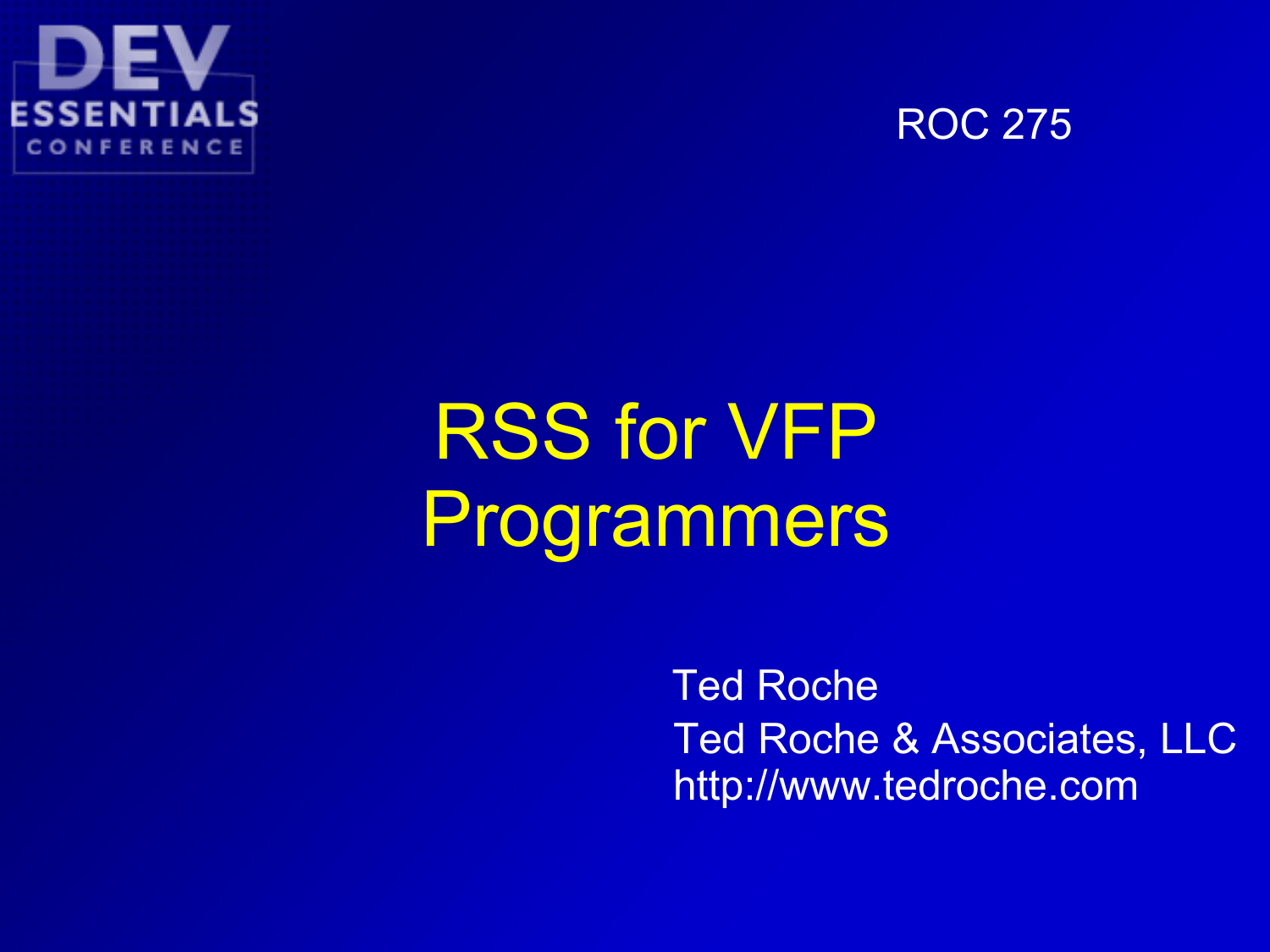

## Who Am I?



- Independent Consultant Ted Roche & Associates, LLC
- Software developer & mentor
- Author

Hacker's Guide to VFP Essential SourceSafe FPA Ask Advisor x 50 FoxTalk 1.0 and 2.0



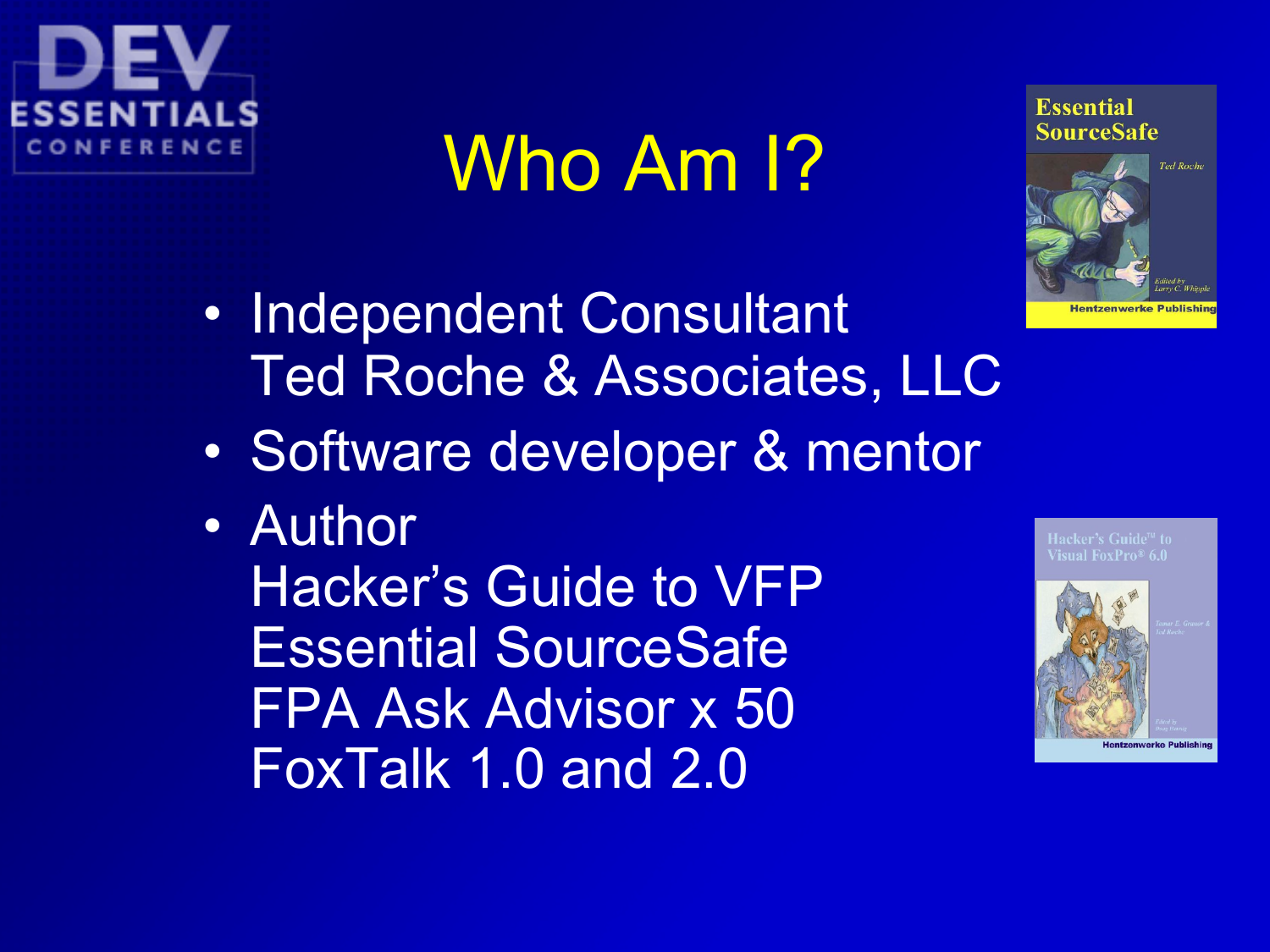## Agenda

- What's all this about blogging and news aggregators?
- What is RSS and how does it work?
- How do we consume and create RSS in VFP?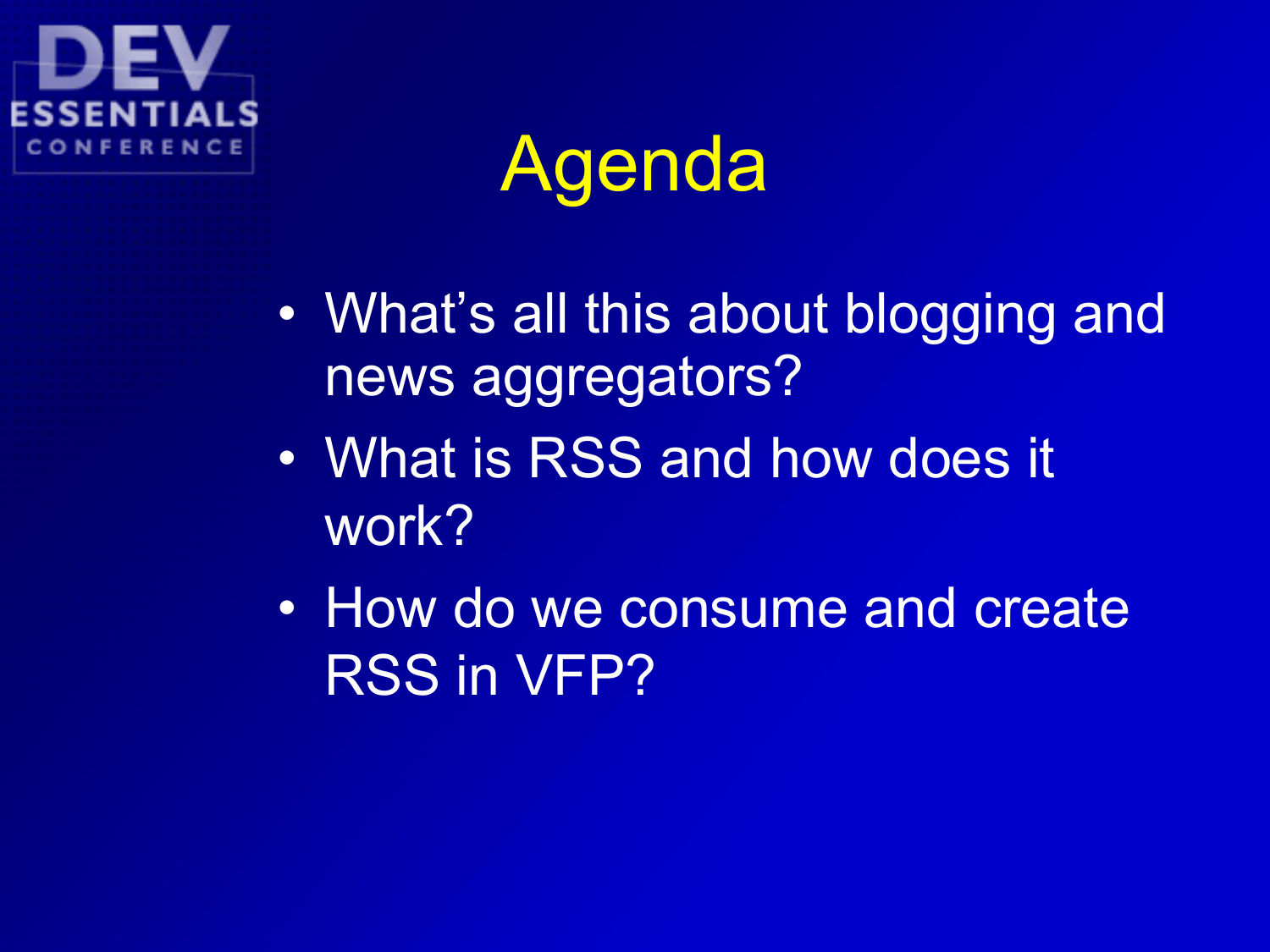

## NEWS FLASH!

•RSS is no longer cutting-edge •BG said "RSS" at Tech Ed •RSS now established technology •Watch for new "innovations" embrace, extend, ...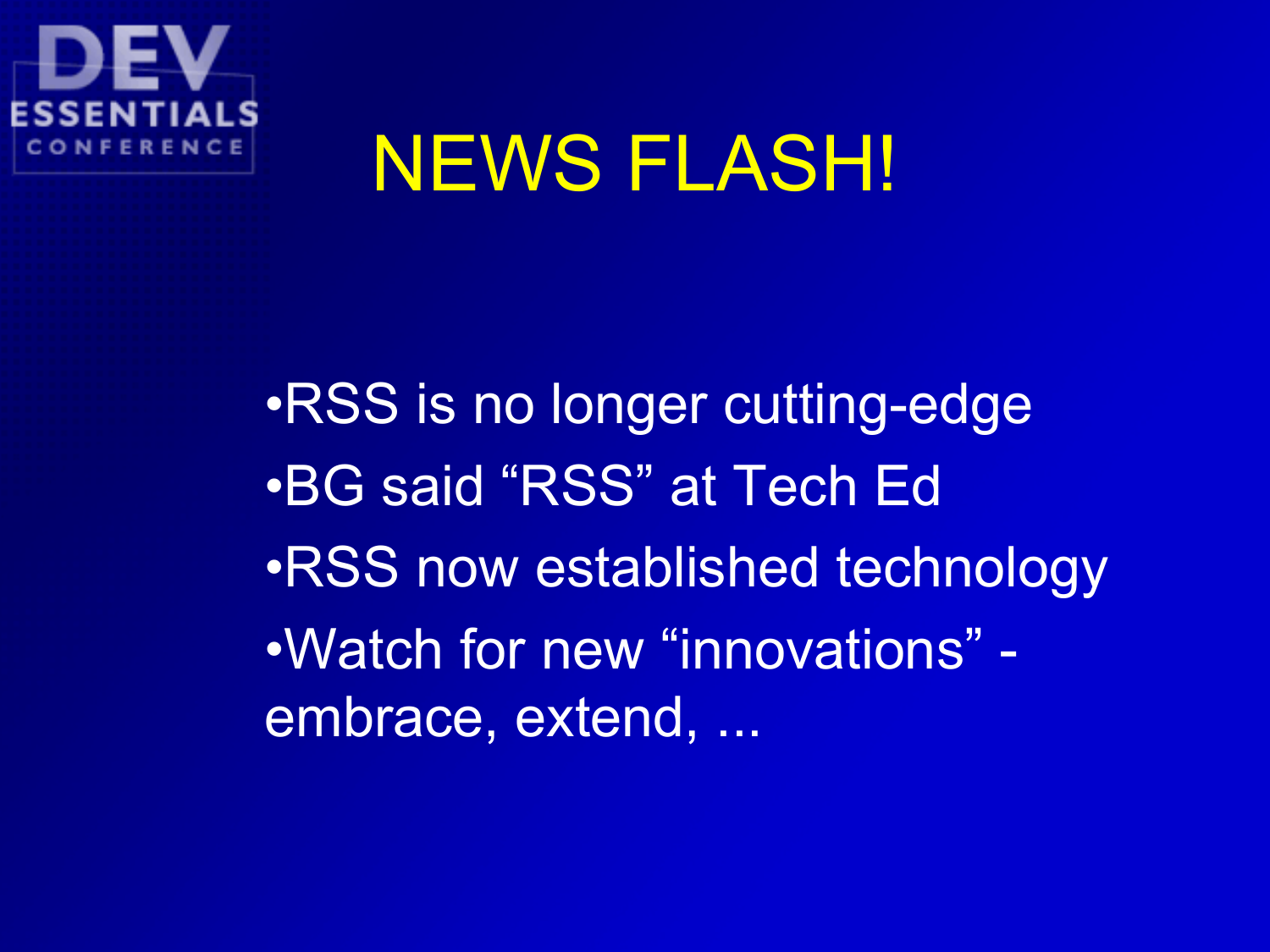# **Blogging**

- Not just people's diary about their cats and their problems
- Journals of leading industry figures, project leaders and technologists
- Also, RSS news feeds from nearly all major publications, and links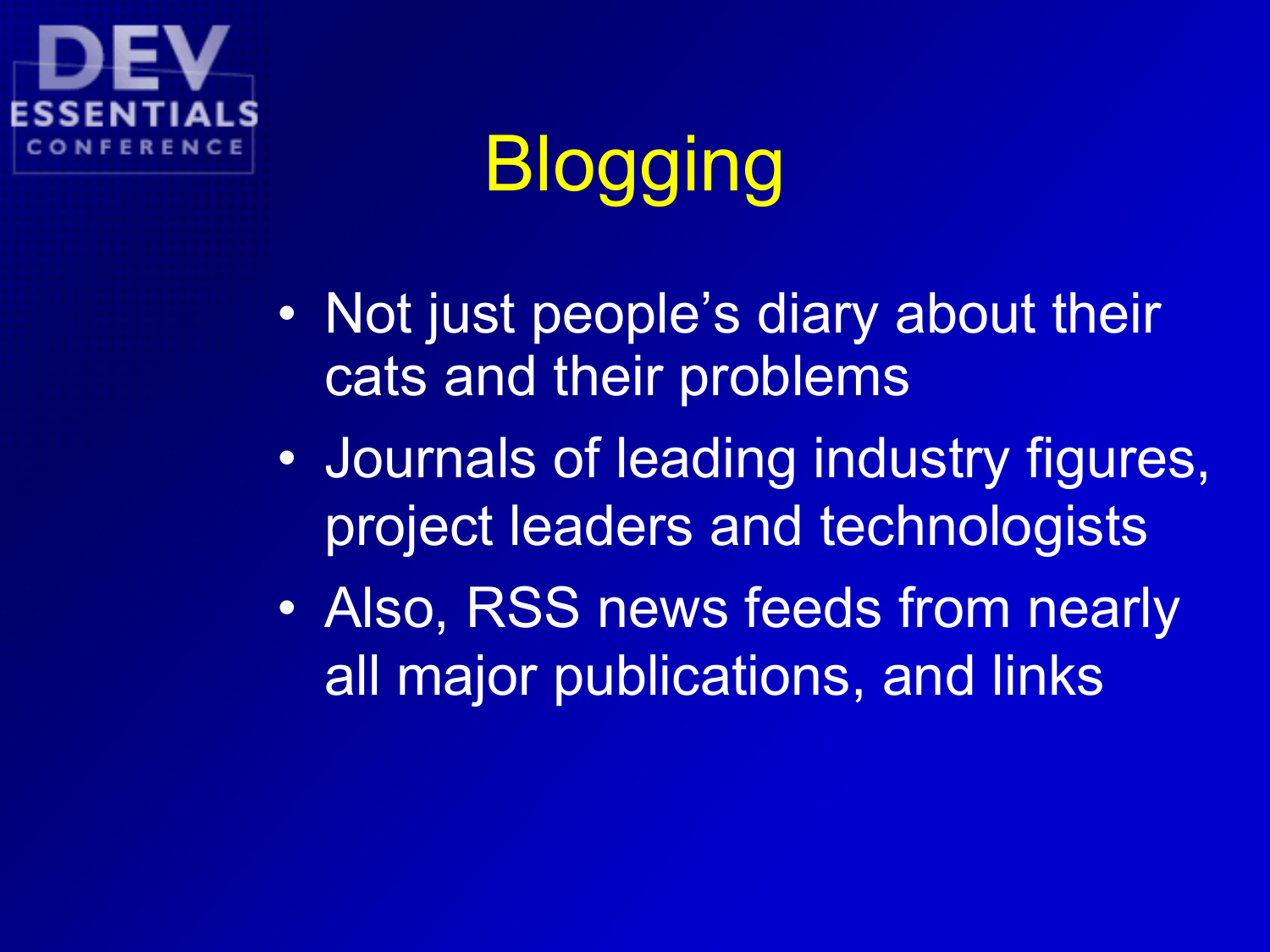# RSS, Subscriptions, Aggregators and Blogging

- Easy way to describe documents
- Lightweight update notification
- News providers can post news
- Aggregators can skim content changes, detect phrases of interest
- DEMO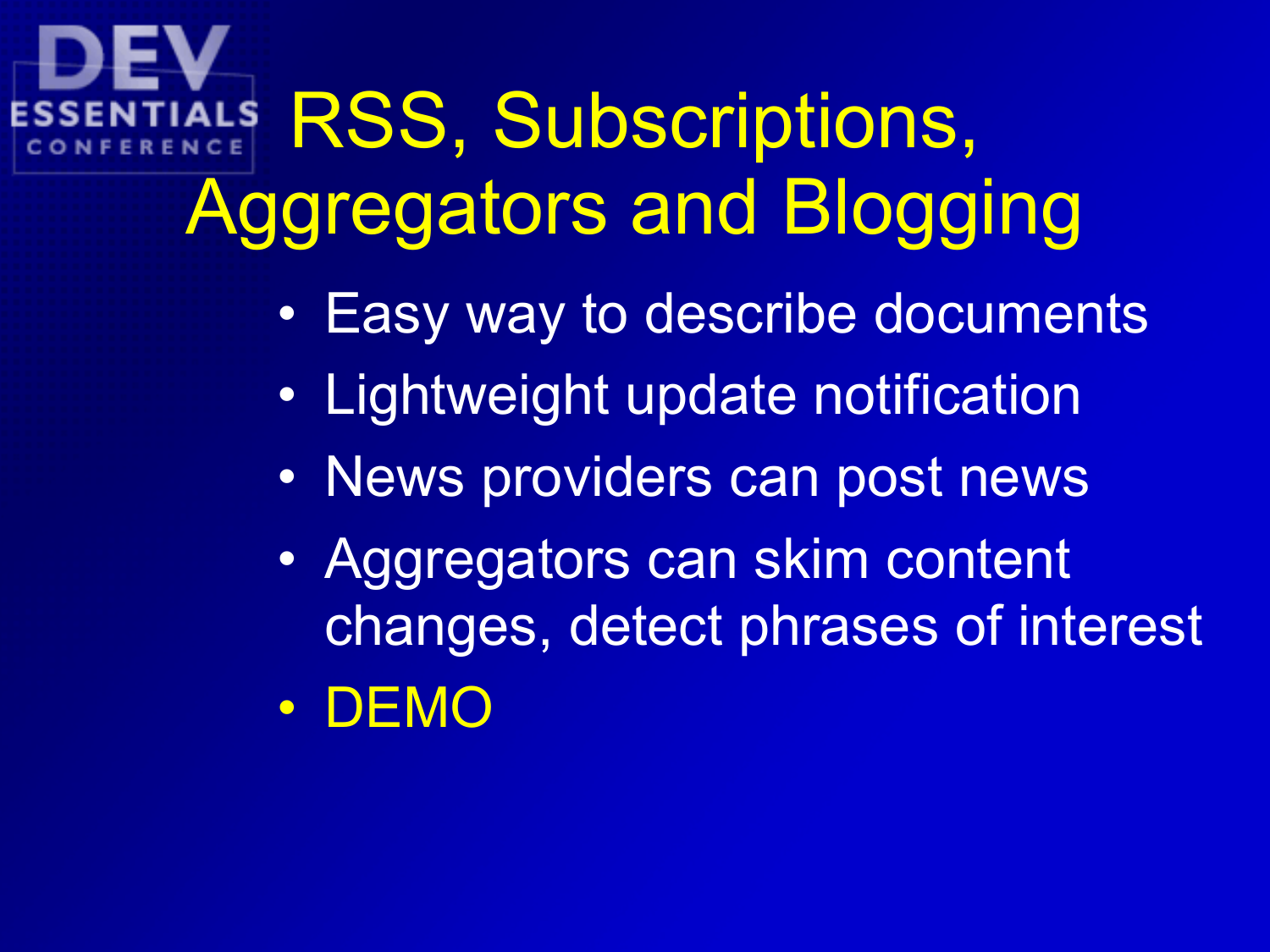## RSS History

- Started with RDF, pre-XML Resource Description Format
- My.Netscape.com portal RDF Site Summary (RSS)
- MSFT: Channel Descriptor Format
- Portal failed, but subscriptions continue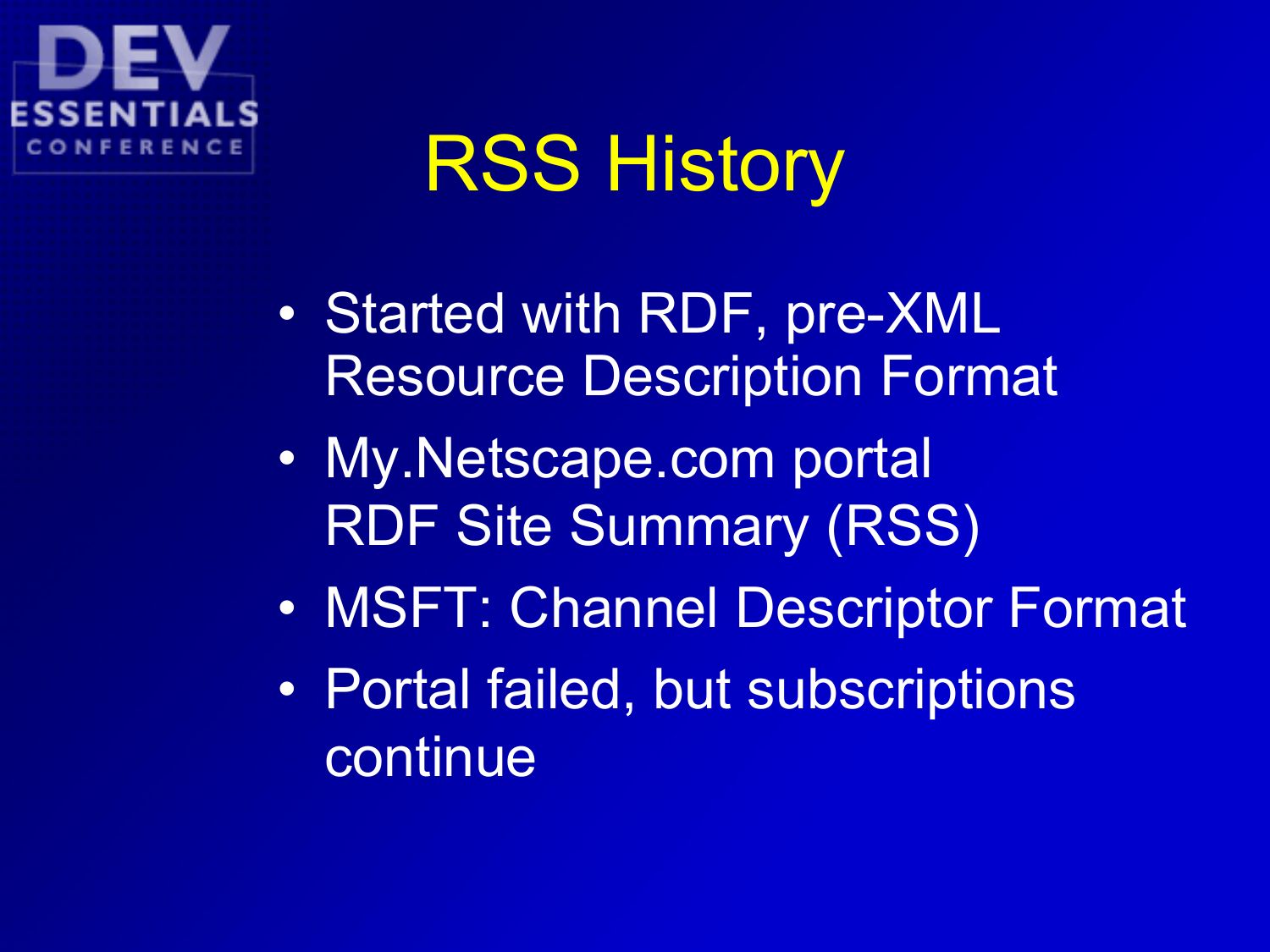## RSS Versions 0.9x, 1.0, 2.0

- What's the difference?
- 0.9x Netscape portal derived
- Dave Winer, UserLand 0.91-0.94
- 1.0 IETF Working Document – RDF-based, namespace support
- 2.0 Ad-hoc, real-world – Namespace?, single vendor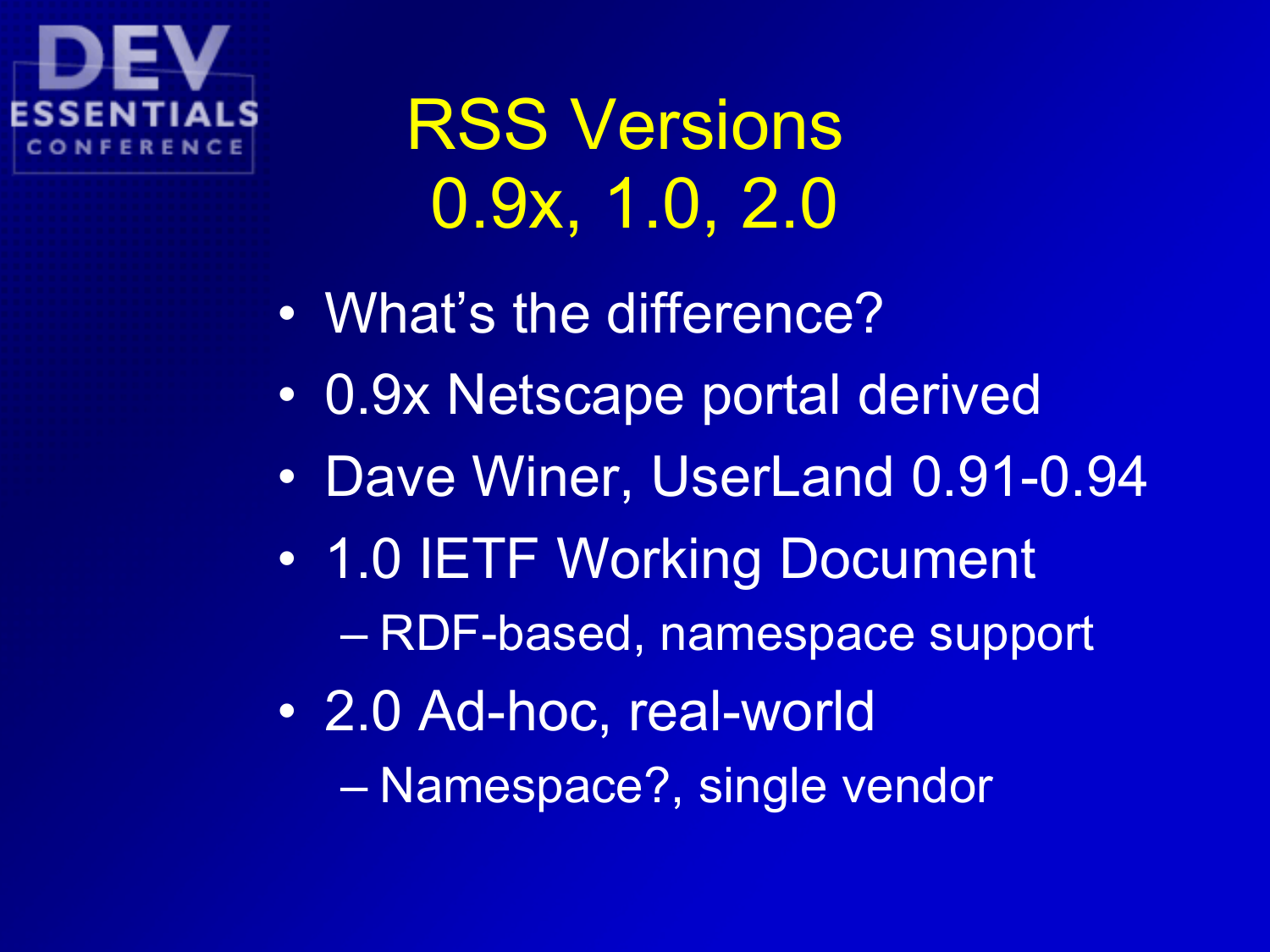# RSS 2.0 Document

### XML declaration

RSS Item – topmost, outer

**Channel** 

ES

Image

**TextInput** 

Item

Item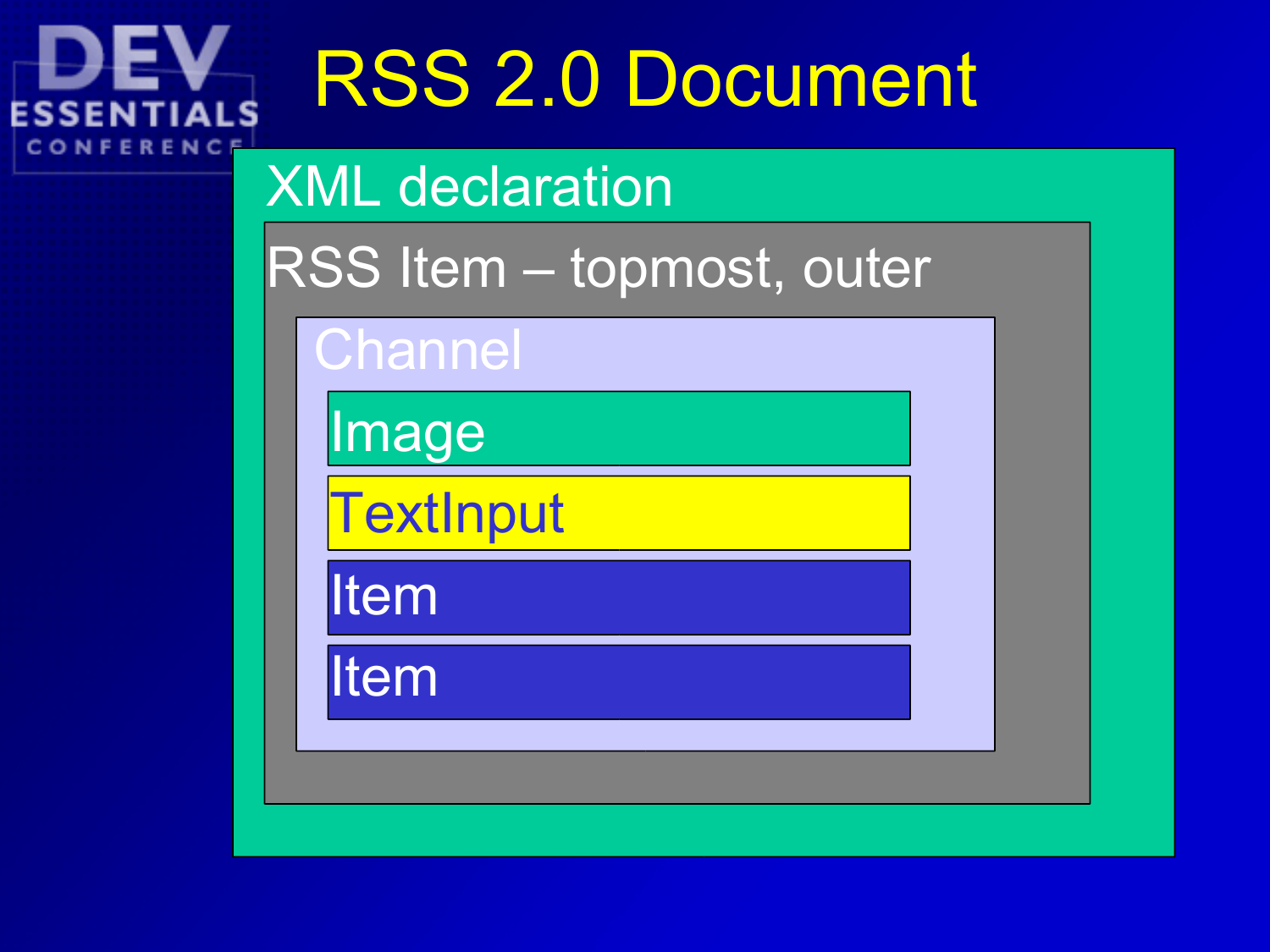# RSS 1.0 Document

### RDF envelope

**ESSE** 

CONFE

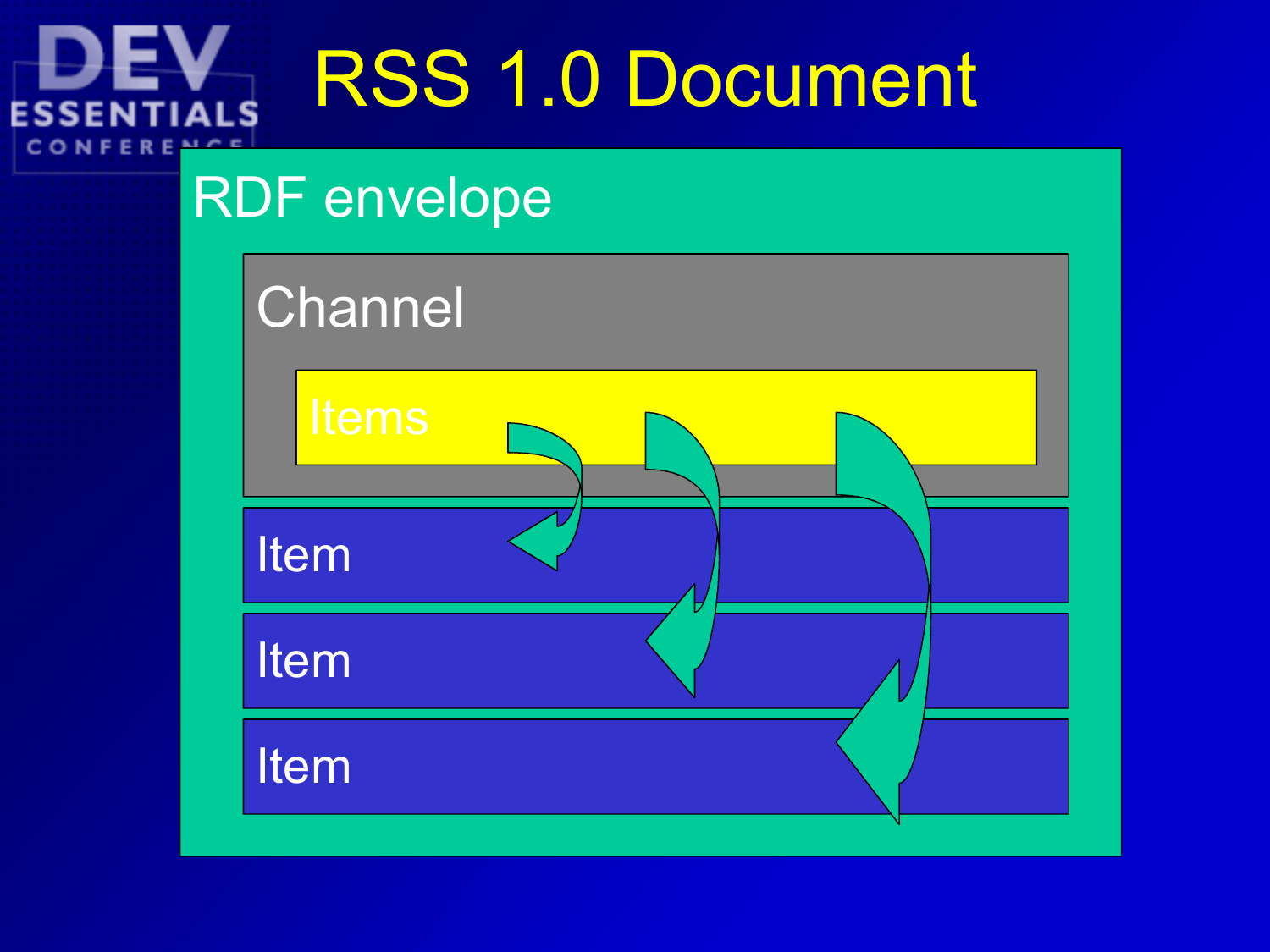## How to read and write RSS

• VFP string functions – TextMerge, StrExtract() • XMLToCursor() – Flat, need to extract/insert • VFP XMLDOM manipulations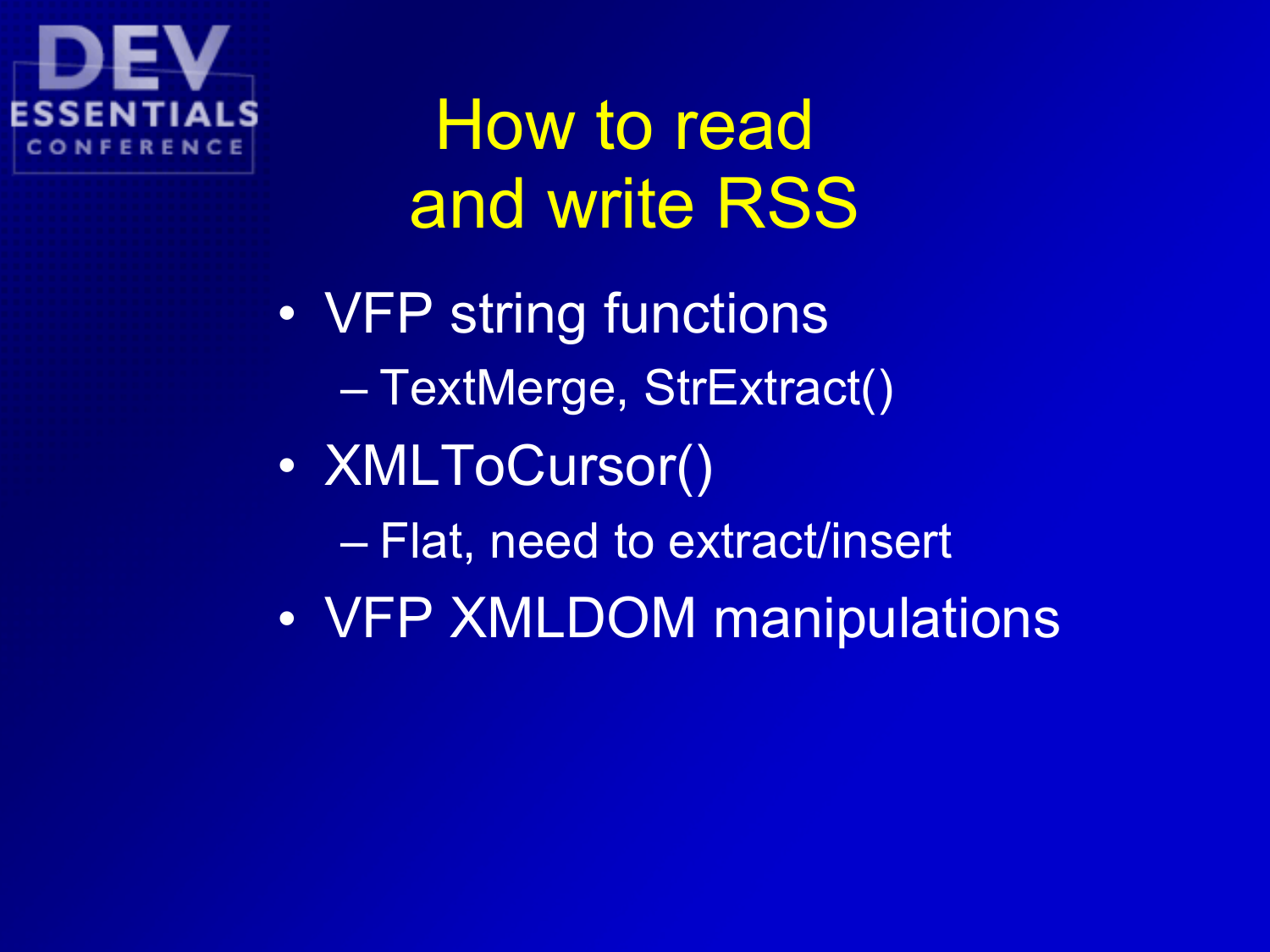## Demo

- View an RSS document
- Demo of blogging
- News aggregation
- Generate an RSS Feed
- Consume an RSS Feed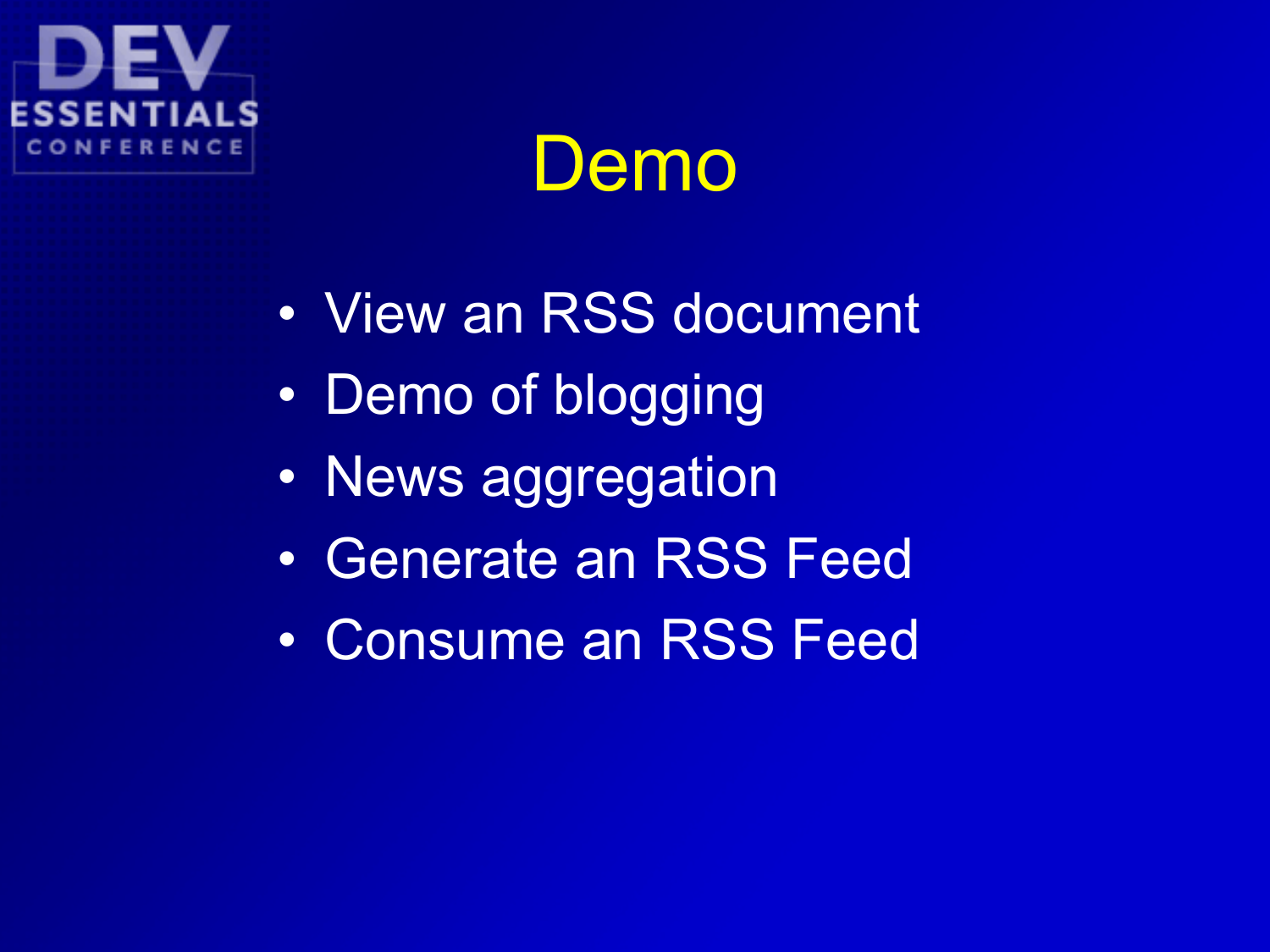

## More Resources





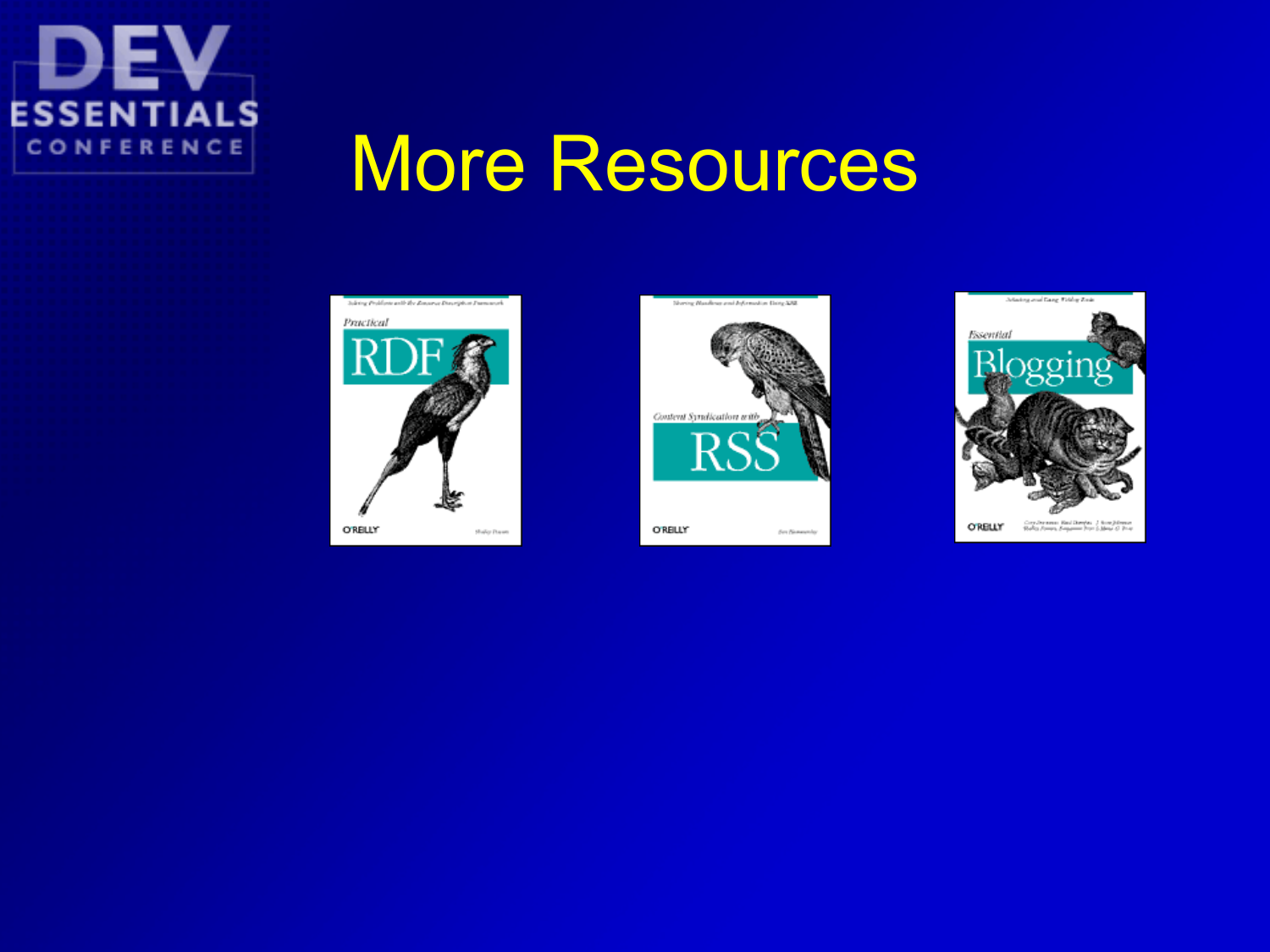## Summary: RSS-VFP ENCE

- RSS is a simple XML format
- Publish/Subscribe ("pull")
- Generate/consume news/sports
- Remote messaging facility
- No guaranteed delivery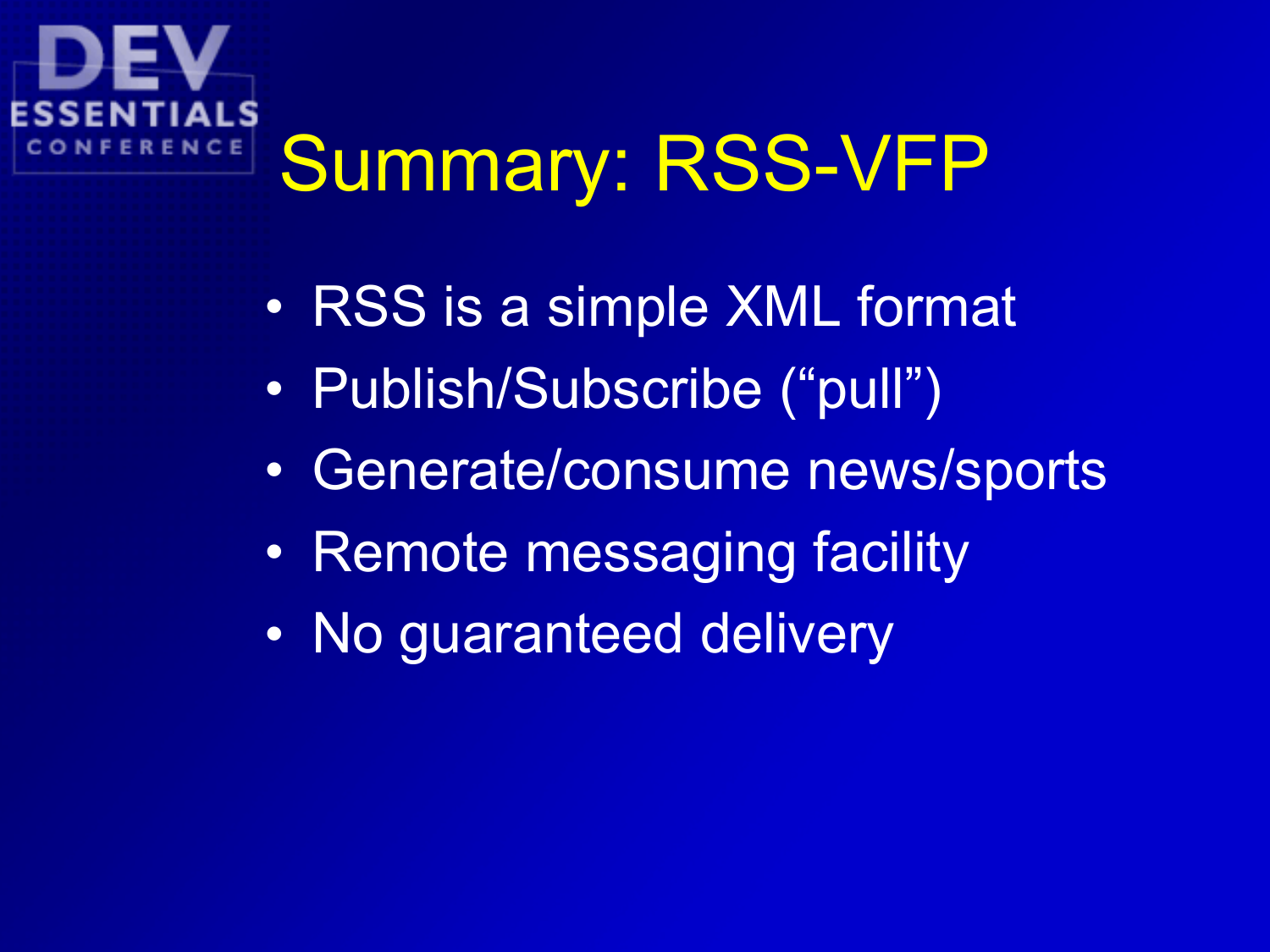

## **DevEssentials** Web Update

### www.devessentials.com

This session will/will not have web updates.